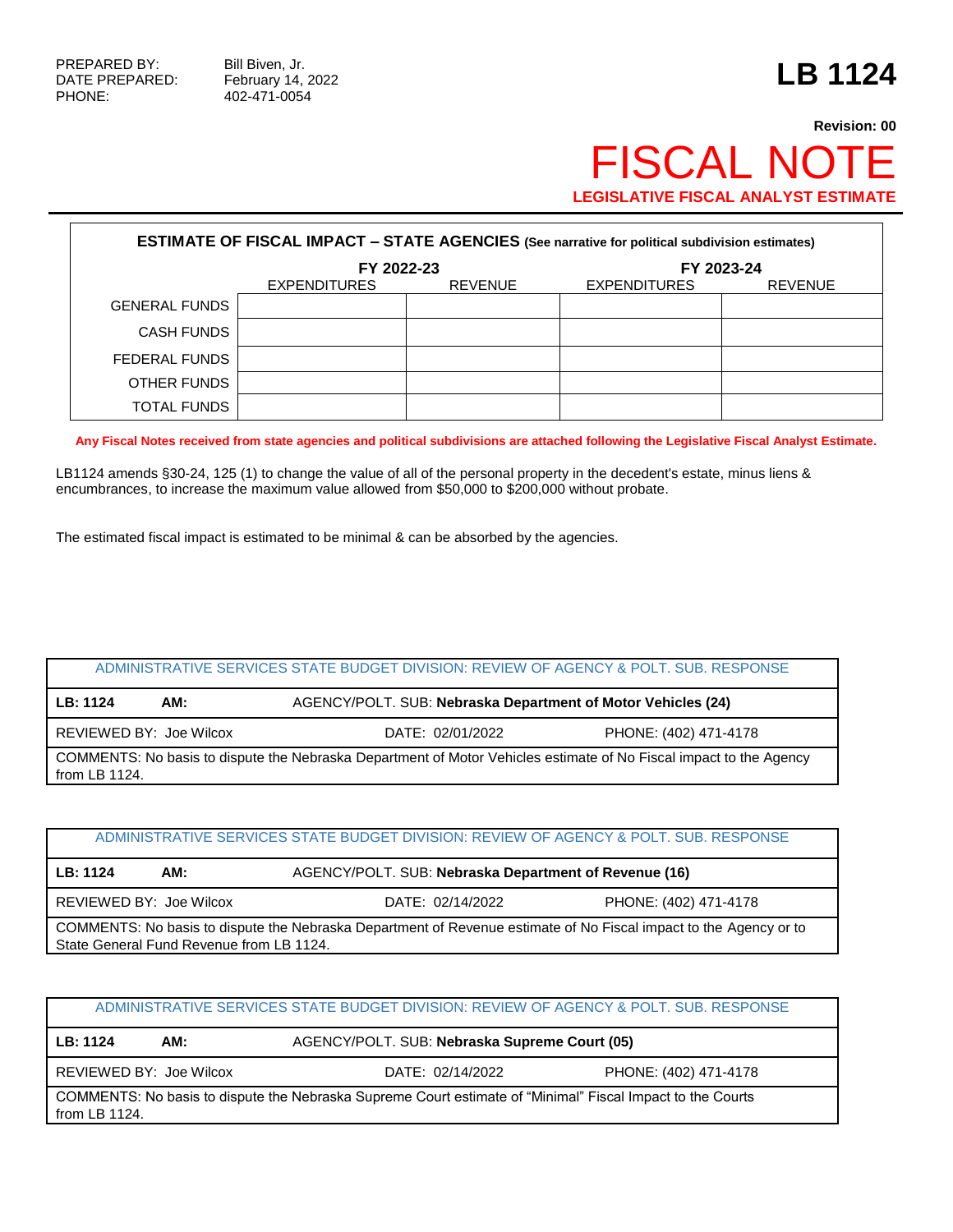**Please complete ALL (5) blanks in the first three lines. 2022**

| LB <sub>(1)</sub> 1124                          |                     |                                                                   |                                                             |            | <b>FISCAL NOTE</b> |
|-------------------------------------------------|---------------------|-------------------------------------------------------------------|-------------------------------------------------------------|------------|--------------------|
| State Agency OR Political Subdivision Name: (2) |                     | <b>Department of Motor Vehicles</b>                               |                                                             |            |                    |
| Prepared by: (3) Bart Moore                     |                     |                                                                   | Date Prepared: (4) January 24, 2022 Phone: (5) 402-471-3902 |            |                    |
|                                                 |                     | <b>ESTIMATE PROVIDED BY STATE AGENCY OR POLITICAL SUBDIVISION</b> |                                                             |            |                    |
|                                                 | <b>EXPENDITURES</b> | FY 2022-23<br><b>REVENUE</b>                                      | <b>EXPENDITURES</b>                                         | FY 2023-24 | <b>REVENUE</b>     |
| <b>GENERAL FUNDS</b>                            |                     |                                                                   |                                                             |            |                    |
| <b>CASH FUNDS</b>                               |                     |                                                                   |                                                             |            |                    |
| <b>FEDERAL FUNDS</b>                            |                     |                                                                   |                                                             |            |                    |
| <b>OTHER FUNDS</b>                              |                     |                                                                   |                                                             |            |                    |
| <b>TOTAL FUNDS</b>                              |                     |                                                                   |                                                             |            |                    |
| <b>Explanation of Estimate:</b>                 |                     |                                                                   |                                                             |            |                    |
| No Fiscal Impact                                |                     |                                                                   |                                                             |            |                    |

|                           |       |                            | <b>BREAKDOWN BY MAJOR OBJECTS OF EXPENDITURE</b> |                     |
|---------------------------|-------|----------------------------|--------------------------------------------------|---------------------|
| <b>Personal Services:</b> |       |                            |                                                  |                     |
|                           |       | <b>NUMBER OF POSITIONS</b> | 2022-23                                          | 2023-24             |
| <b>POSITION TITLE</b>     | 22-23 | $23 - 24$                  | <b>EXPENDITURES</b>                              | <b>EXPENDITURES</b> |
|                           |       |                            |                                                  |                     |
|                           |       |                            |                                                  |                     |
|                           |       |                            |                                                  |                     |
|                           |       |                            |                                                  |                     |
|                           |       |                            |                                                  |                     |
|                           |       |                            |                                                  |                     |
|                           |       |                            |                                                  |                     |
|                           |       |                            |                                                  |                     |
|                           |       |                            |                                                  |                     |
|                           |       |                            |                                                  |                     |
|                           |       |                            |                                                  |                     |

 $\mathcal{L}_\mathcal{L} = \{ \mathcal{L}_\mathcal{L} = \{ \mathcal{L}_\mathcal{L} = \{ \mathcal{L}_\mathcal{L} = \{ \mathcal{L}_\mathcal{L} = \{ \mathcal{L}_\mathcal{L} = \{ \mathcal{L}_\mathcal{L} = \{ \mathcal{L}_\mathcal{L} = \{ \mathcal{L}_\mathcal{L} = \{ \mathcal{L}_\mathcal{L} = \{ \mathcal{L}_\mathcal{L} = \{ \mathcal{L}_\mathcal{L} = \{ \mathcal{L}_\mathcal{L} = \{ \mathcal{L}_\mathcal{L} = \{ \mathcal{L}_\mathcal{$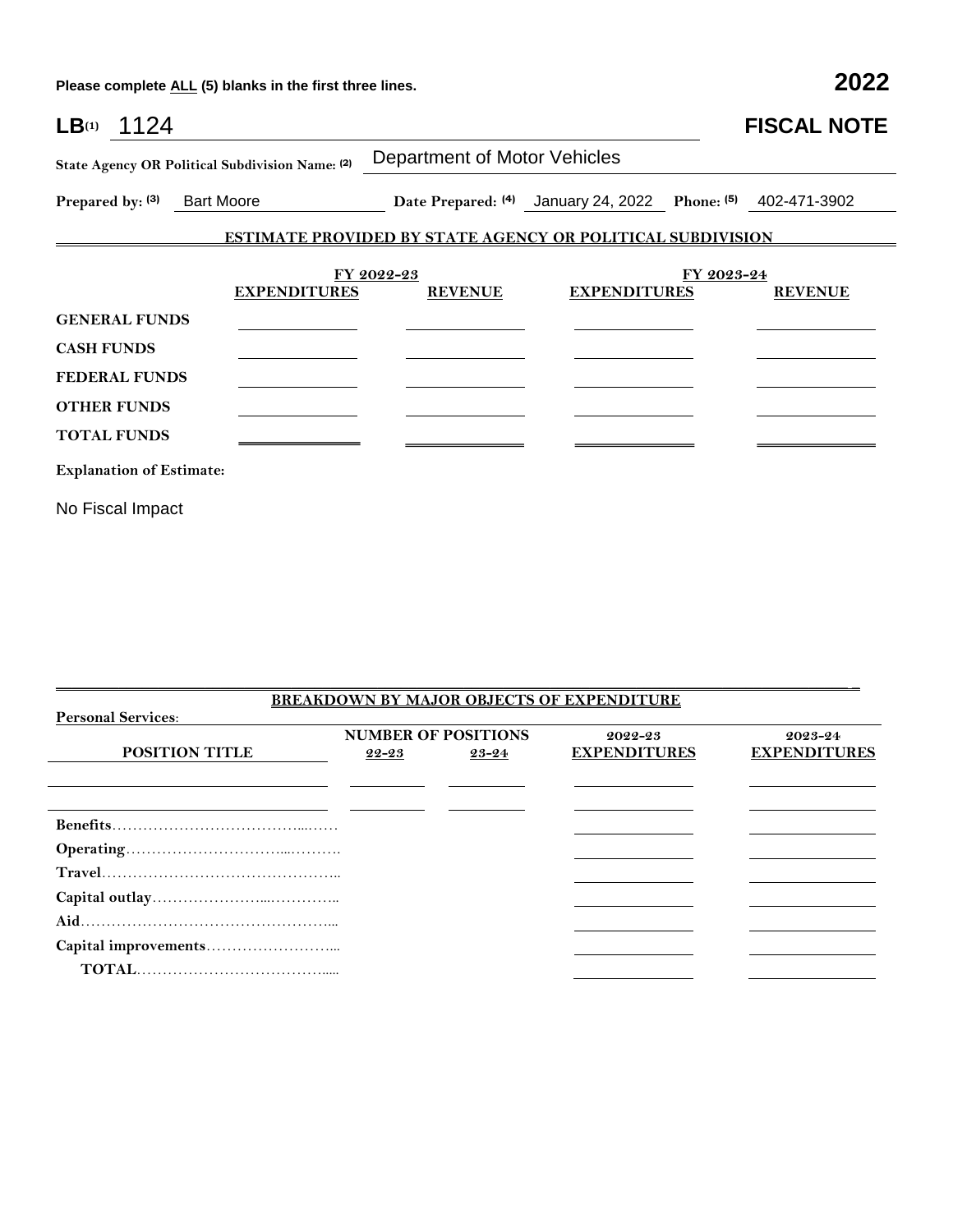## **LB 1124 Fiscal Note 2022**

| <b>State Agency Estimate</b>                   |                                              |                |              |         |                 |         |  |
|------------------------------------------------|----------------------------------------------|----------------|--------------|---------|-----------------|---------|--|
| State Agency Name: Department of Revenue (DOR) |                                              |                |              |         | Date Due LFO:   |         |  |
| Approved by: Tony Fulton                       |                                              | Date Prepared: | 2/14/2022    |         | Phone: 471-5896 |         |  |
|                                                | FY 2022-2023<br>FY 2023-2024<br>FY 2024-2025 |                |              |         |                 |         |  |
|                                                | Expenditures                                 | Revenue        | Expenditures | Revenue | Expenditures    | Revenue |  |
| General Funds                                  |                                              | \$0            |              | \$0     |                 | \$0     |  |
| Cash Funds                                     |                                              |                |              |         |                 |         |  |
| <b>Federal Funds</b>                           |                                              |                |              |         |                 |         |  |
| Other Funds                                    |                                              |                |              |         |                 |         |  |
| <b>Total Funds</b>                             |                                              | \$0            |              | \$0     |                 | \$0     |  |
|                                                |                                              |                |              |         |                 |         |  |

LB1124 changes the maximum value of tangible personal property that may be transferred pursuant to an affidavit without probate from \$50 thousand to \$200 thousand.

It is estimated that this bill will have no impact on General Fund revenues.

It is estimated that there will be no cost to DOR to implement this bill.

The operative date for this bill is three months after adjournment.

| <b>Major Objects of Expenditure</b> |                             |                     |              |                     |                                  |                              |                              |  |
|-------------------------------------|-----------------------------|---------------------|--------------|---------------------|----------------------------------|------------------------------|------------------------------|--|
| <b>Class Code</b>                   | <b>Classification Title</b> | 22-23<br><b>FTE</b> | 23-24<br>FTE | 24-25<br><b>FTE</b> | $22 - 23$<br><b>Expenditures</b> | 23-24<br><b>Expenditures</b> | 24-25<br><b>Expenditures</b> |  |
|                                     |                             |                     |              |                     |                                  |                              |                              |  |
|                                     |                             |                     |              |                     |                                  |                              |                              |  |
|                                     |                             |                     |              |                     |                                  |                              |                              |  |
|                                     |                             |                     |              |                     |                                  |                              |                              |  |
|                                     |                             |                     |              |                     |                                  |                              |                              |  |
|                                     |                             |                     |              |                     |                                  |                              |                              |  |
|                                     |                             |                     |              |                     |                                  |                              |                              |  |
|                                     |                             |                     |              |                     |                                  |                              |                              |  |
|                                     |                             |                     |              |                     |                                  |                              |                              |  |
|                                     |                             |                     |              |                     |                                  |                              |                              |  |